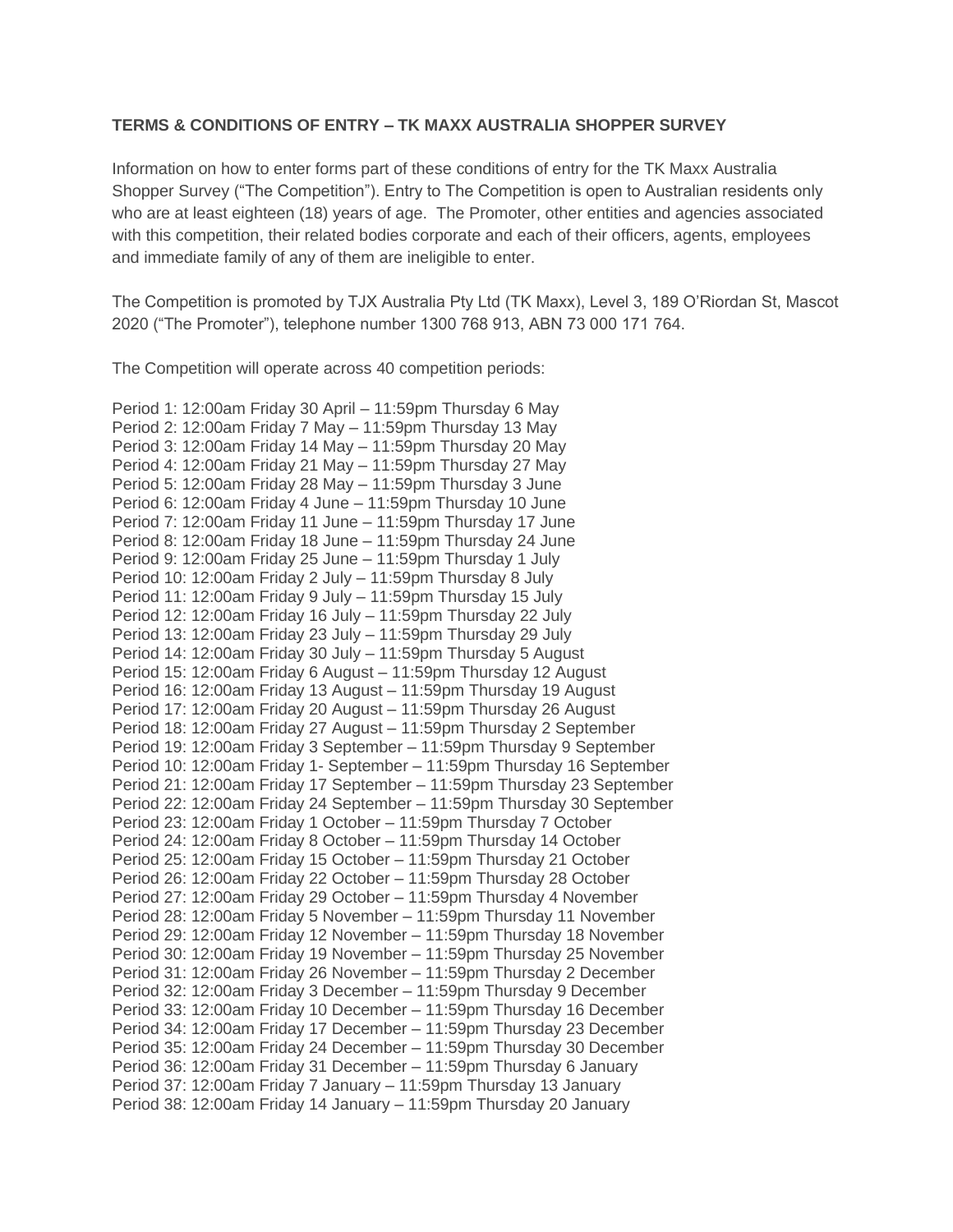Period 39: 12:00am Friday 21 January – 11:59pm Thursday 27 January Period 40: 12:00am Friday 28 January – 11:59pm Thursday 3 February

To gain entry into The Competition, each entrant must visit tkmaxxfeedback.com.au, enter the requested information from their TK Maxx Australia receipt, and complete all questions in the Shopper Survey.

Entrants will also have the option to subscribe to the TK Maxx e-newsletter. If the entrant chooses to subscribe, the entrant agrees to 'opt-in' to e-mail advertising, and agrees to have their information handled in accordance with The Promoter's privacy policy.

No responsibility will be taken by The Promoter for any ineligible or lost entries or entries submitted or received by The Promoter after the closing date. Entries that do not comply with these terms and conditions are incomplete, or submitted or received by The Promoter after the closing date will be declared void.

The Competition prize draw of winners will take place at the head office of The Promoter at Level 3, 189 O'Riordan St, Mascot 2020. The winner will be selected at random by The Promoter from all eligible entries received during the competition period.

Period 1 Draw Date: 10:00am Friday 7 May 2021 Period 2 Draw Date: 10:00am Friday 14 May 2021 Period 3 Draw Date: 10:00am Friday 21 May 2021 Period 4 Draw Date: 10:00am Friday 28 May 2021 Period 5 Draw Date: 10:00am Friday 4 June 2021 Period 6 Draw Date: 10:00am Friday 11 June 2021 Period 7 Draw Date: 10:00am Friday 18 June 2021 Period 8 Draw Date: 10:00am Friday25 June 2021 Period 9 Draw Date: 10:00am Friday 2 July 2021 Period 10 Draw Date: 10:00am Friday 9 July 2021 Period 11 Draw Date: 10:00am Friday 16 July 2021 Period 12 Draw Date: 10:00am Friday 23 July 2021 Period 13 Draw Date: 10:00am Friday 30 July 2021 Period 14 Draw Date: 10:00am Friday 6 August 2021 Period 15 Draw Date: 10:00am Friday 13 August 2021 Period 16 Draw Date: 10:00am Friday 20 August 2021 Period 17 Draw Date: 10:00am Friday 27 August 2021 Period 18 Draw Date: 10:00am Friday 3 September 2021 Period 19 Draw Date: 10:00am Friday 10 September 2021 Period 20 Draw Date: 10:00am Friday 17 September 2021 Period 21 Draw Date: 10:00am Friday 24 September 2021 Period 22 Draw Date: 10:00am Friday 1 October 2021 Period 23 Draw Date: 10:00am Friday 8 October 2021 Period 24 Draw Date: 10:00am Friday 15 October 2021 Period 25 Draw Date: 10:00am Friday 22 October 2021 Period 26 Draw Date: 10:00am Friday 29 October 2021 Period 27 Draw Date: 10:00am Friday 5 November 2021 Period 28 Draw Date: 10:00am Friday 12 November 2021 Period 29 Draw Date: 10:00am Friday 19 November 2021 Period 30 Draw Date: 10:00am Friday 26 November 2021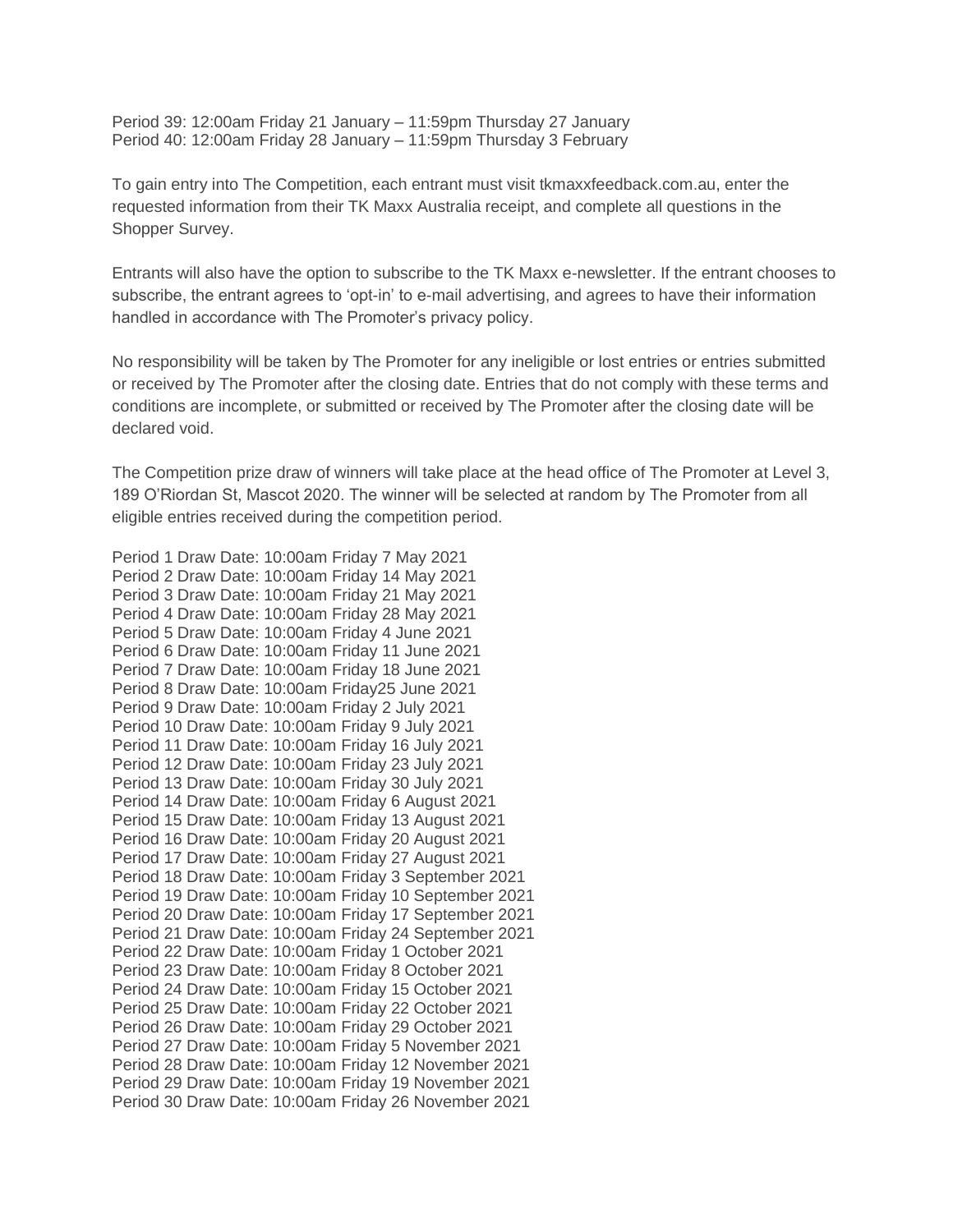Period 31 Draw Date: 10:00am Friday 3 December 2021 Period 32 Draw Date: 10:00am Friday 10 December 2021 Period 33 Draw Date: 10:00am Friday 17 December 2021 Period 34 Draw Date: 10:00am Friday 7 January 2022 Period 35 Draw Date: 10:00am Friday 7 January 2022 Period 36 Draw Date: 10:00am Friday 7 January 2022 Period 37 Draw Date: 10:00am Friday 14 January 2022 Period 38 Draw Date: 10:00am Friday 21 January 2022 Period 39 Draw Date: 10:00am Friday 28 January 2022 Period 40 Draw Date: 10:00am Friday 4 February 2022

The winner/s will be contacted by email, relying on contact details provided by the entrant. The winner will also be published on the TK Maxx Australia Website [\(https://www.tkmaxx.com.au/terms](https://www.tkmaxx.com.au/terms-conditions)[conditions\)](https://www.tkmaxx.com.au/terms-conditions) once prize has been claimed. The result of the prize draw is final and no correspondence will be entered into.

The Prize for each competition period will be 1 x \$200 TK Maxx Gift Card

Total Prize Pool Value: \$8,000

Use of the prize is bound by the Terms and Conditions of the TK Maxx Australia Gift Card, available on the TK Maxx Australia website <https://www.tkmaxx.com.au/faq>

Prizes are not transferable or exchangeable or redeemable for any other goods or services. The Promoter accepts no responsibility for any variation in the value, performance, or availability of any prize. The Promoter reserves the right to substitute the advertised prize for a prize of equivalent or greater retail value if, for any reason beyond The Promoter's control, The Promoter is not able to give the prize winner the advertised prize, subject to the approval of all relevant State and Territory Lottery Departments. Incidental costs relating to the prize are the responsibility of the winner.

The Promoter reserves the right to redraw the prize in the event of an entrant failing to comply with these terms and conditions or forfeiting or not claiming the prize by 10.00am (AEDST) 3 months after the original winner was drawn. In the event of a redraw, the redraw will take place at the head office of The Promoter at Level 3, 189 O'Riordan St, Mascot 2020, NSW:

```
Period 1 Redraw Date: 10:00am Friday 6 August 2021
Period 2 Redraw Date: 10:00am Friday 13 August 2021
Period 3 Redraw Date: 10:00am Friday 20 August 2021
Period 4 Redraw Date: 10:00am Friday 27 August 2021
Period 5 Redraw Date: 10:00am Friday 3 September 2021
Period 6 Redraw Date: 10:00am Friday 10 September 2021
Period 7 Redraw Date: 10:00am Friday 17 September 2021
Period 8 Redraw Date: 10:00am Friday 24 September 2021
Period 9 Redraw Date: 10:00am Friday 1 October 2021
Period 10 Redraw Date: 10:00am Friday 8 October 2021
Period 11 Redraw Date: 10:00am Friday 15 October 2021
Period 12 Redraw Date: 10:00am Friday 22 October 2021
Period 13 Redraw Date: 10:00am Friday 29 October 2021
Period 14 Redraw Date: 10:00am Friday 5 November 2021
Period 15 Redraw Date: 10:00am Friday 12 November 2021
Period 16 Redraw Date: 10:00am Friday 19 November 2021
Period 17 Redraw Date: 10:00am Friday 26 November 2021
Period 18 Redraw Date: 10:00am Friday 3 December 2021
```